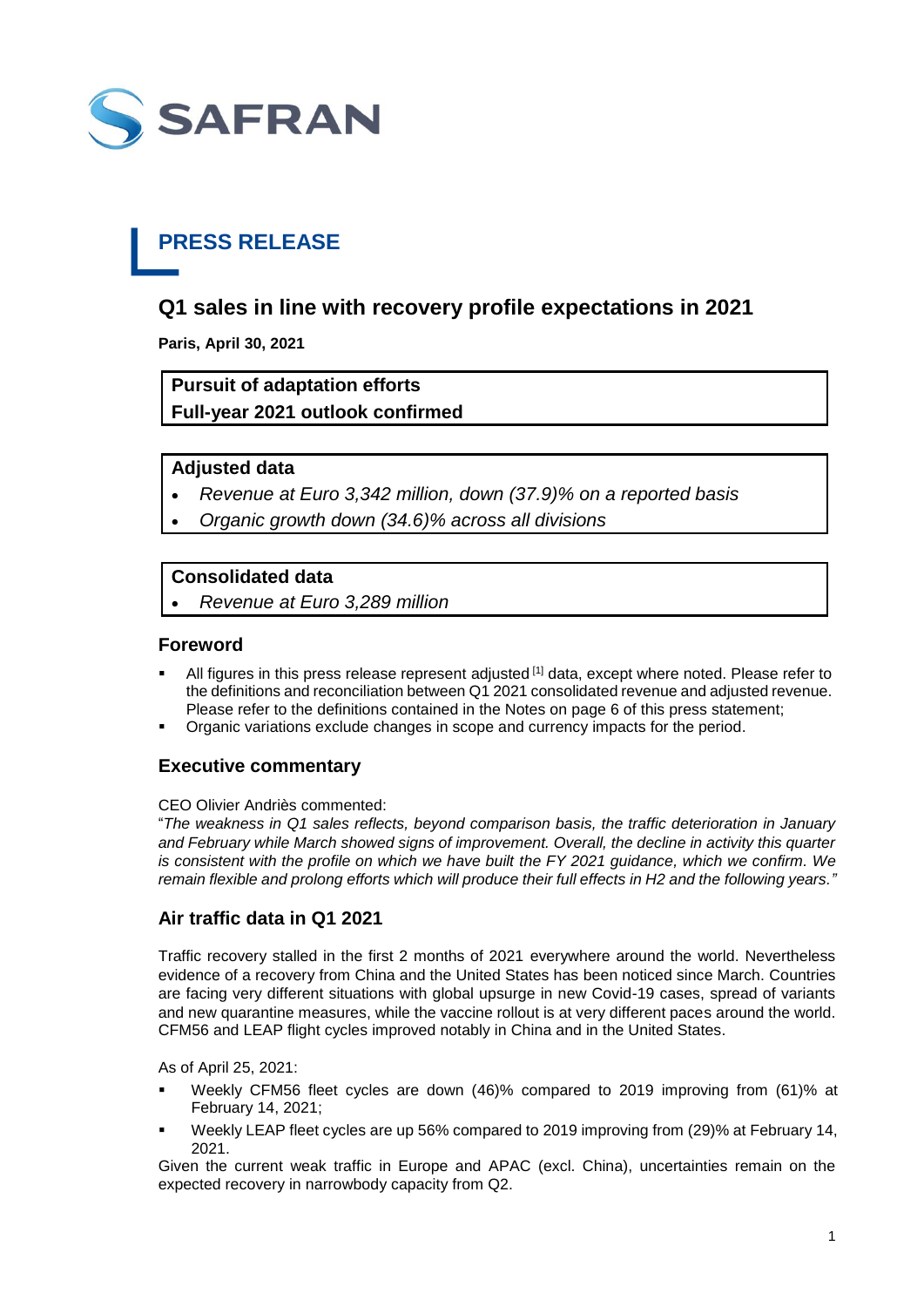

### **Pursuit of adaptation efforts**

Safran continues to keep its organization lean with restructuring actions ongoing:

- The decrease in labor costs compared to Q1 2019 consolidates savings achieved in FY 2020  $\circ$  Headcount decrease from 31<sup>st</sup> December 2020: over 2,000 workers (including temporary
- workers),
- $\circ$  Short time working in Q1 2021 (8% worldwide, 9% France) now lower than in Q2-Q4 2020 to prepare H2 ramp up.
- OPEX & CAPEX under tight control, consistent with a backend loaded activity profile in 2021
	- $\circ$  R&D Expenses and OPEX in Q1 2021 vs Q1 2019 in line with savings achieved in FY 2020.
		- o CAPEX commitments kept under control.

### **Key business highlights**

#### **1- Aerospace Propulsion**

#### **Narrowbody engine deliveries**

At the end of March 2021, combined shipments of CFM56 and LEAP engines reached 214 units, compared with 326 in the year ago period.

CFM International delivered 188 LEAP engines in Q1 2021 compared with 272 units in the year ago period. LEAP backlog<sup>1</sup> stood at more than 9,200 engines at end of March 2021.

Safran is supporting the 737 MAX return to service and delivery (58 Boeing 737 MAX deliveries in Q1 2021, 85 since returning to operations).

Southwest Airlines announced the purchase of LEAP-1B engines to power 100 Boeing 737 MAX-7 aircraft, along with a long-term service agreement. The airline originally launched the LEAP-1B engine on the 737 MAX in 2011 with a firm order for 150 aircraft. The new airplanes are scheduled for delivery from 2022. Today, the airline is CFM International's largest commercial customer, operating a fleet of more than 700 CFM-powered 737s.

Scandinavian Airlines (SAS) selected LEAP-1A engines to power 35 additional A320neo family aircraft. The order includes 8 spare engines and a Rate Per Flight Hour (RPFH) support agreement. Throughout the term of the agreement, CFM will guarantee maintenance costs for the airlines 160 LEAP-1A engines on a dollar per engine flight hour basis.

CFM56 engines deliveries were at 26 units in Q1 2021 compared with 54 engines in Q1 2020.

#### **Civil aftermarket** <sup>2</sup>

Q1 2021 civil aftermarket revenue was down (53.4)% in USD terms. This resulted from lower spare parts sales both for the latest generation of CFM56 engines and high-thrust engines and to a lesser extent from a decrease in service contracts.

#### **Helicopter turbines**

-

Safran signed a Support-By-Hour (SBH®) contract with the German federal police, covering their H120 fleet. This contract formalizes a long-term MRO (Maintenance, Repair and Overhaul) and service agreement supporting a total of 11 Arrius 2F engines.

<sup>&</sup>lt;sup>1</sup> Based on purchase orders and pending cancellations

<sup>2</sup> Civil aftermarket (expressed in USD): this non-accounting indicator (non-audited) comprises spares and MRO (Maintenance, Repair & Overhaul) revenue for all civil aircraft engines for Safran Aircraft Engines and its subsidiaries and reflects the Group's performance in civil aircraft engines aftermarket compared to the market.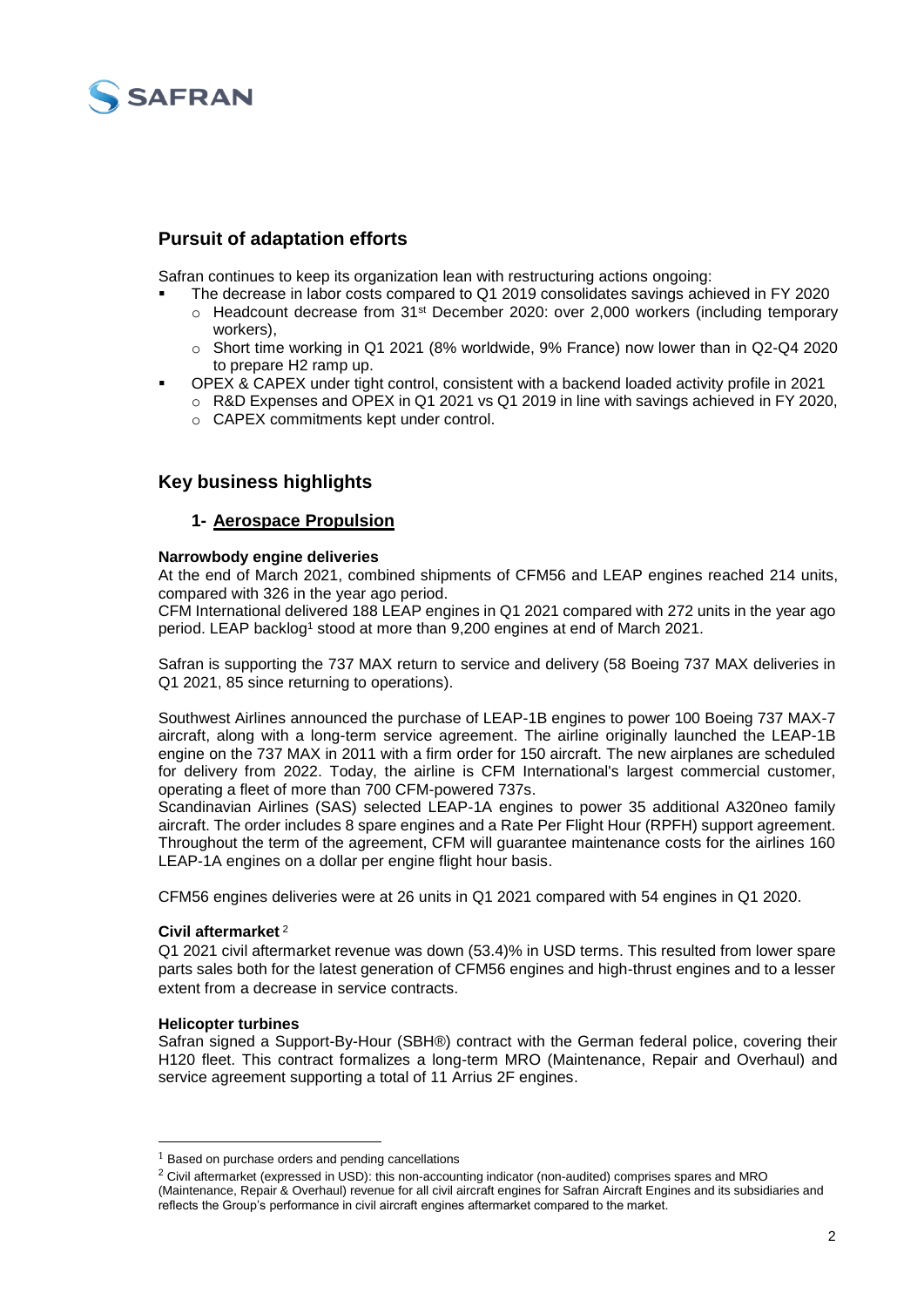

#### **Futur Combat Air System (FCAS)**

Safran Aircraft Engines, MTU Aero Engines and ITP Aero announced on April 29, 2021 that they have reached an overall agreement on the cooperation to provide, through the Safran-MTU new joint venture EUMET, a jointly developed, produced and supported engine to power the Next-Generation Fighter (NGF), a core element of FCAS (Future Combat Air System) (see press releases available on Safran's website).

#### **2- Aircraft Equipment, Defense and Aerosystems**

Safran will provide the new generation Euroflir™410 optronic (electro-optical) systems for two different Falcon-based aircraft: a dozen Albatros, derived from the Falcon 2000LXS, and the eight Falcon 50M Triton models upgraded as part of the French navy's program to modernize its maritime surveillance and intervention aircraft.

#### **3- Aircraft Interiors**

Safran won three Crystal Cabin Awards, a first for the Group: "Cabin Systems" category for SOPHY, the smart trolley solution, "Passenger Comfort Hardware" category for its Modulair® innovation, a concept offering an enhanced comfort for seats and "IFEC" (IFE & Connectivity) category for its RAVE Bluetooth.

Safran recorded a new linefit contract with a US airline to provide business class seats for its A321XLR.

Besides, Safran latest Economy class Seat Z200 is now available on the A320 family catalogue. The Z200 has the capabilities to match all passengers' requirements for short and medium haul flights.

Finally, Safran's seats (Z110i and Z600) have also been selected by Airbus to provide its latest generation of short & medium range economy and business class solutions as SFE seats (Supplier Furnished Equipment) for the A220 Family.

#### **First-quarter 2021 revenue**

**Q1 2021 revenue amounted to Euro 3,342 million, a decrease of (37.9)%, or Euro (2,041) million, compared to the year ago period.** Changes in scope had a net impact of Euro (1) million. The net impact of currency variations was Euro (180) million, reflecting a negative translation effect on non-Euro revenues, notably USD. The average EUR/USD spot rate was 1.21 to the Euro in Q1 2021, compared to 1.10 in the year-ago period. The Group's hedge rate was unchanged at USD 1.16 to the Euro in Q1 2021. On an organic basis, revenue decreased by (34.6)% coming from all divisions.

#### **Aerospace Propulsion**

**In the first quarter of 2021** revenue was Euro 1,561 million, down (37.5)% compared to Euro 2,497 million in Q1 2020. On an organic basis, revenue decreased by (34.2)%.

 OE revenue dropped by (30.3)% (or (26.3)% organically) compared with Q1 2020, due to lower engines deliveries for narrowbody aircraft (LEAP and CFM56) as well as high thrust engines. As planned, M88 engines deliveries increased and amounted to 15 units compared to 10 in Q1 2020. Helicopter turbines OE sales decreased due to the Arrius and Makila engines families and despite an increase in Arriel engines deliveries.

Services revenue decreased by  $(41.4)$ % (or  $(38.6)$ % organically) and represented 60.3% of sales. Civil aftermarket revenue decreased by (53.4)% (in USD). This drop was mainly due to lower spare parts sales for CFM56 engines and high trust engines as well as a lower contribution from services contracts for CFM56 and widebody platforms.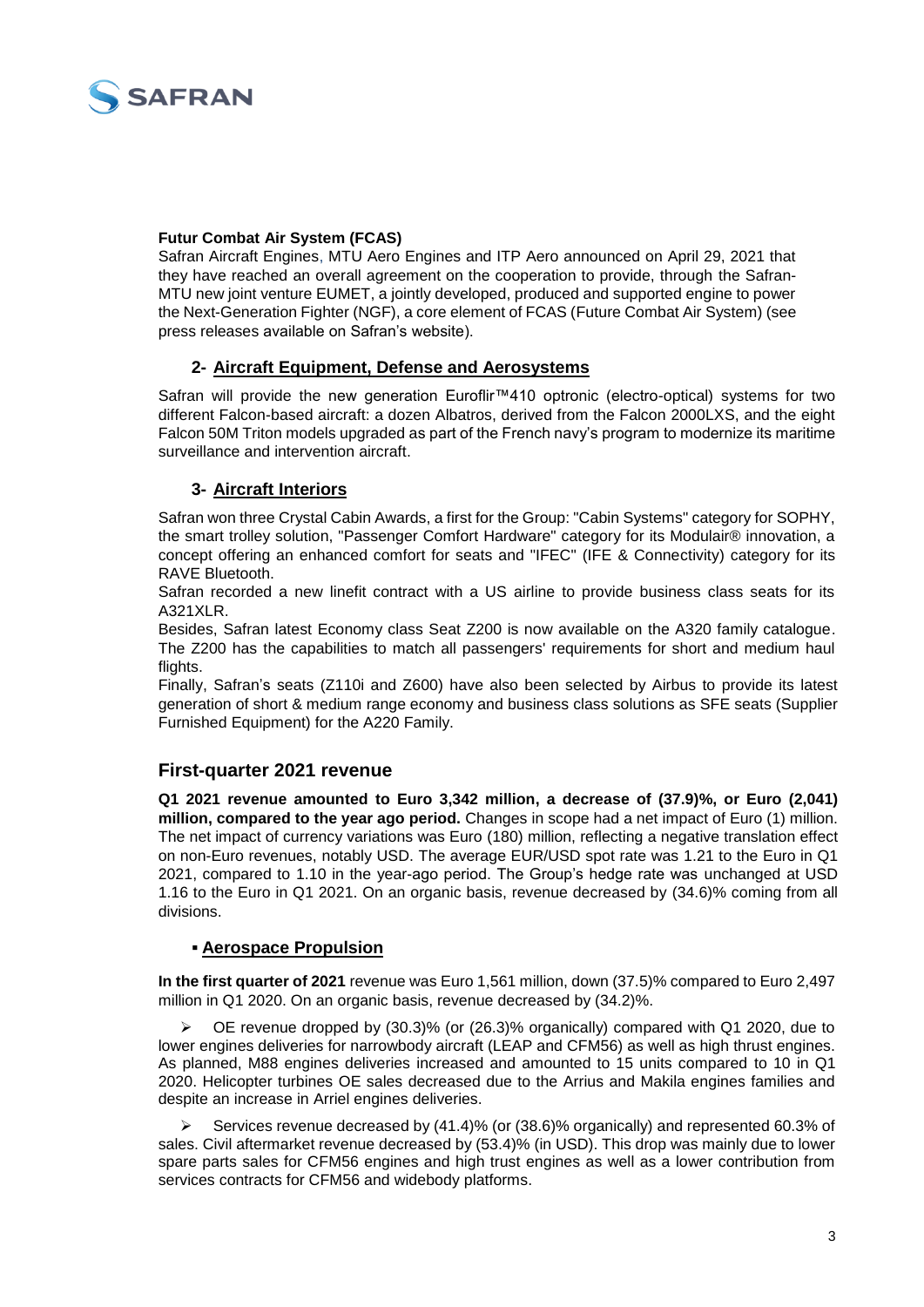

Military services faced a slight headwind compared to Q1 2020. Helicopter turbines support activities (mainly Per Hour contracts) contributed positively during the quarter with a double digit growth.

#### **Aircraft Equipment, Defense and Aerosystems**

**In the first quarter of 2021** revenue was Euro 1,464 million, down (33.1)% compared with Euro 2,187 million in the year ago period. On an organic basis, revenue was down (29.4)%.

 $\triangleright$  OE revenue decreased by (33.4)% (or (29.6)% organically) compared to Q1 2020 with lower volumes of wiring and power distribution activities, landing gears (Boeing 787, A320, A330 and A350) as well as nacelles for A320neo and A330neo. Deliveries of nacelles for LEAP-1A powered A320neo were at 128 units in Q1 2021 (174 in Q1 2020). Avionics and Aerosystems (evacuation, oxygen and fuel control systems) activities were also unfavourably impacted during the quarter. Within Defense activities, guiding and navigation systems slightly increased compared to the year ago period.

 Services declined by (32.2)% (or (29.1)% organically) and represented 32.3% of sales in Q1 2021. This decrease was due to carbon brakes, landing gears and nacelles support activities (mainly for A320neo).

#### **Aircraft Interiors**

**In the first quarter of 2021** revenue was Euro 313 million, down (54.9)% compared to Euro 694 million in Q1 2020. On an organic basis, revenue decreased by (51.9)%.

 $\triangleright$  OE revenue dropped by (51.9)% (or (47.9)% organically) compared to Q1 2020. Sales were strongly impacted in Cabin due to lower volumes for galleys (A320 programs), lavatories (A320 and A350 programs) and floor to floor activities (Boeing 787). Seats programs were also strongly impacted due to lower business class and economy class deliveries. IFE & Connectivity and air management activities were also impacted by deliveries deferrals.

 Services revenue decreased by (61.6)% (or (60.6)% organically), mainly due to aftermarket in Seats as well as Cabin spare sales (galleys, trolleys, inserts) and MRO activities.

#### **Currency hedges**

The strong rise in EUR/USD observed at the end of 2020 has paused since the beginning of 2021. It offered a respite to start building the hedge book for 2024. USD 3.2 billion have consequently been added to the hedge book in order to initiate hedging year 2024.

2021 is hedged at a targeted hedge rate of USD 1.16 through knock-out options, for an estimated net exposure of USD 8.5 billion.

2022 is hedged at a targeted hedge rate between USD 1.14 and USD 1.16 through knock-out options, for an estimated net exposure of USD 9.0 billion.

2023 is hedged at a targeted hedge rate between USD 1.14 and USD 1.16 through knock-out options, for an estimated net exposure of USD 10.0 billion.

2024 is partially hedged through knock-out options; USD 3.2 billion hedged out of an estimated net exposure of USD 11.0 billion.

The hedge book includes barrier options with knock-out triggers ranging from \$1.2350 to \$1.31, representing a risk to the size of the hedge book and to targeted hedge rates from 2021 onwards in case of sudden and significant exchange rate fluctuations.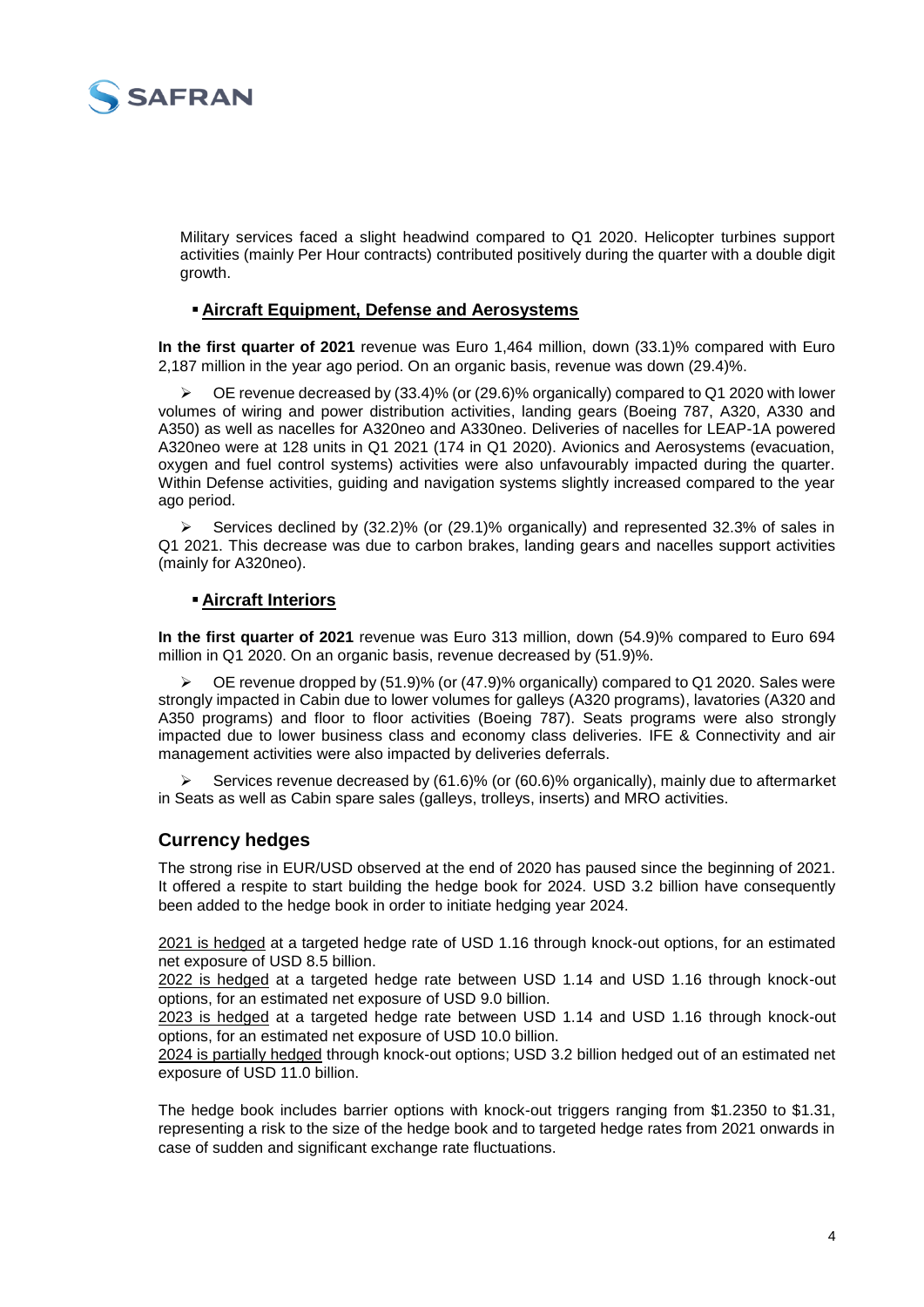

#### **Financing**

Safran continued to diversify and optimize its debt maturity profile with two new transactions in the course of Q1 2021.

- A new Euro 500 million bank loan signed with the European Investment Bank on March 4, 2021 dedicated to Safran research into innovative propulsion systems to the next generation of singleaisle commercial aircraft, a core point of Safran's roadmap towards carbon-free air transport. It remains undrawn as at April 30, 2021 and is available for drawdown until September 2022, at Safran's option. It has a maturity up to ten years, at Safran's option, starting when funds are made available.
- First rated bond issue of EUR 1.4 billion across 5 and 10 years maturities: A EUR 700 million 5 year tranche bearing a 0.125% coupon and a EUR 700 million 10-year tranche bearing a 0.750% coupon. The transaction was oversubscribed 3.2x. The Bonds are rated BBB+ and listed on Euronext Paris.

Consequently, Safran cancelled on March 16, 2021 the EUR 1.4 billion remaining amount of the EUR 3 billion bridge facility set up in April 2020 which remained undrawn since inception.

#### **Full-year 2021 outlook confirmed**

Safran confirms its full-year 2021 outlook and its underlying assumptions (as disclosed at full-year 2020 earnings announcement on February 25, 2021) in the context of uncertainty over the timing of air traffic recovery entailing a risk of delayed recovery of civil aftermarket.

#### **Agenda**

| Annual general meeting   | May 26, 2021     |  |  |  |
|--------------------------|------------------|--|--|--|
| H1 2021 earnings         | July 29, 2021    |  |  |  |
| Q3 2021 revenue          | October 29, 2021 |  |  |  |
| Capital Markets Day 2021 | December 2, 2021 |  |  |  |

Safran will host today a conference call open to analysts, investors and media at 8.30 am CET which can be accessed at +33 (0) 1 72 72 74 03 (France), +44 (0) 207 194 3759 (UK) and +1 646 722 4916 (US) (access code for all countries: 44121036#).

\* \* \* \*

Please ask for the "Safran" conference and state your name. We advise you to dial in 10 minutes before the start of the conference.

A replay of the conference call will be available until July 29, 2021 at +33 (0)1 70 71 01 60, +44 (0) 203 364 5147 and +1 646 722 4969 (access code for all countries: 425004834#).

The press release and presentation are available on the website at www.safran-group.com (Finance section).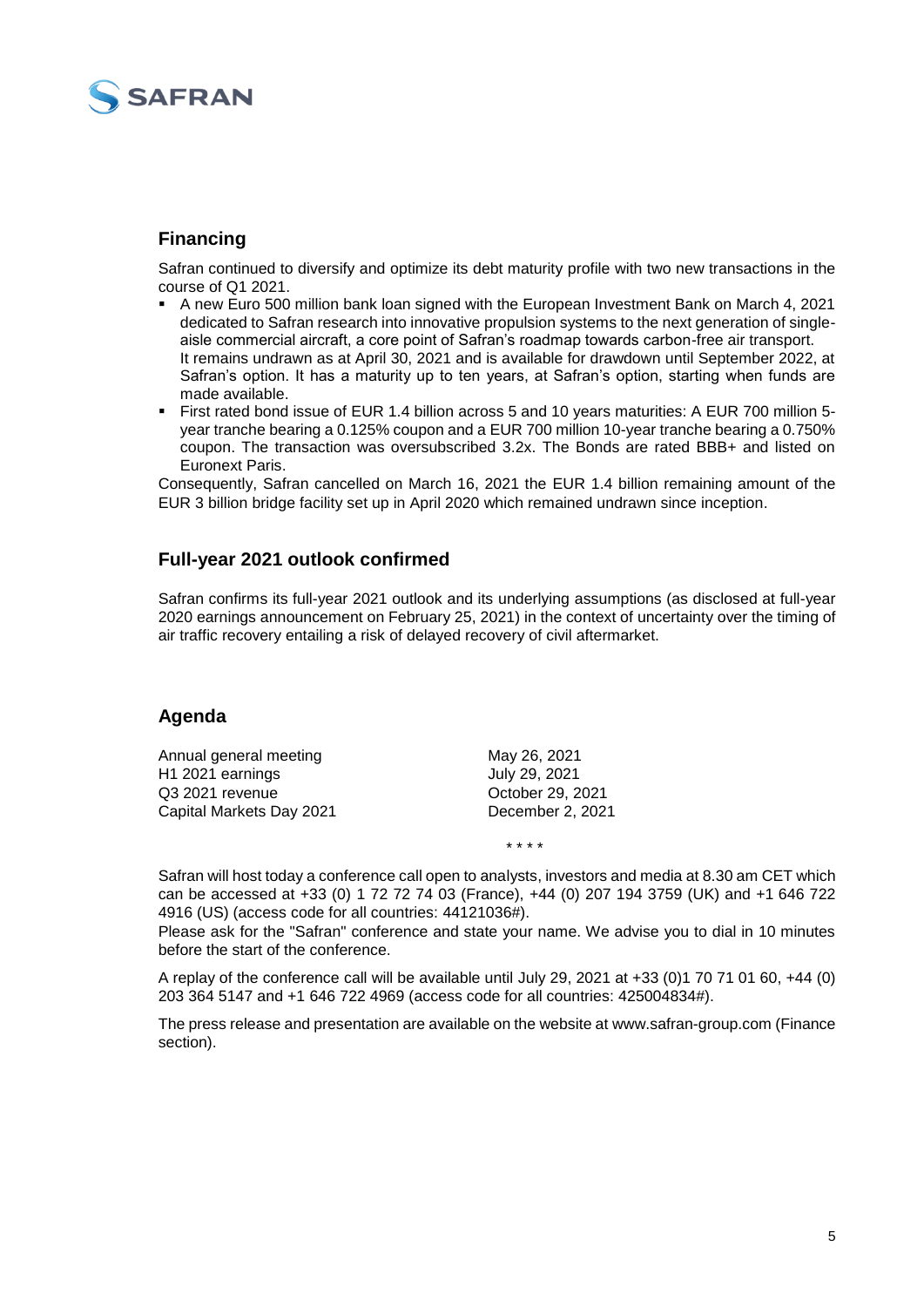

## **Key figures**

| Segment breakdown of adjusted revenue<br>(In Euro million) | Q1 2020 | Q1 2021 | % change   | % change<br>in scope | % change<br>currency | % change<br>organic |
|------------------------------------------------------------|---------|---------|------------|----------------------|----------------------|---------------------|
| Aerospace Propulsion                                       | 2.497   | .561    | $(37.5)\%$ |                      | (3.3)%               | $(34.2)\%$          |
| Aircraft Equipment. Defense and Aerosystems                | 2.187   | .464    | (33.1)%    | n/s                  | (3.7)%               | $(29.4)\%$          |
| <b>Aircraft Interiors</b>                                  | 694     | 313     | (54.9)%    |                      | $(3.0)\%$            | (51.9)%             |
| Holding company & Others                                   |         |         | n/s        |                      | $\sim$               |                     |
| <b>Total Group</b>                                         | 5.383   | 3.342   | (37.9)%    | n/s                  | $(3.3)\%$            | $(34.6)\%$          |

| 2020 revenue by quarter<br>(In Euro million) | Q1 2020 | Q <sub>2</sub> 2020 | Q3 2020 | Q4 2020 | <b>FY 2020</b> |
|----------------------------------------------|---------|---------------------|---------|---------|----------------|
| Aerospace Propulsion                         | 2.497   | 1.550               | 1.559   | 2.057   | 7.663          |
| Aircraft Equipment, Defense and Aerosystems  | 2.187   | 1.451               | 1.461   | 1.794   | 6,893          |
| Aircraft Interiors                           | 694     | 378                 | 357     | 493     | 1.922          |
| Holding company & Others                     |         |                     |         |         | 20             |
| <b>Total Group</b>                           | 5.383   | 3.384               | 3,382   | 4.349   | 16.498         |

| Euro/USD rate             | Q1 2020 | Q1 2021 |
|---------------------------|---------|---------|
| Average spot rate         | 1.10    | 1.21    |
| Spot rate (end of period) | 1.10    | 1.17    |
| Hedge rate                | 1.16    | 1.16    |

#### **Notes**

#### **[1] Adjusted revenue**

To reflect the Group's actual economic performance and enable it to be monitored and benchmarked against competitors, Safran prepares an adjusted revenue.

Safran's consolidated revenue has been adjusted for the impact of:

- the mark-to-market of foreign currency derivatives, in order to better reflect the economic substance of the Group's overall foreign currency risk hedging strategy:
	- a. revenue net of purchases denominated in foreign currencies is measured using the effective hedged rate, i.e. including the costs of the hedging strategy

First-quarter 2021 reconciliation between consolidated revenue and adjusted revenue:

| Q1 2021           |         | Hedge accounting                                |                                                    | <b>Business combinations</b>                               |                                                 |                            |
|-------------------|---------|-------------------------------------------------|----------------------------------------------------|------------------------------------------------------------|-------------------------------------------------|----------------------------|
| (In Euro million) | revenue | <b>Consolidated</b> Remeasurement<br>of revenue | <b>Deferred</b><br>hedging gain<br>$(\text{loss})$ | Amortization<br>intangible<br>assets -<br>Sagem-<br>Snecma | PPA impacts -<br>other business<br>combinations | <b>Adjusted</b><br>revenue |
| Revenue           | 3,289   | 53                                              |                                                    |                                                            |                                                 | 3,342                      |